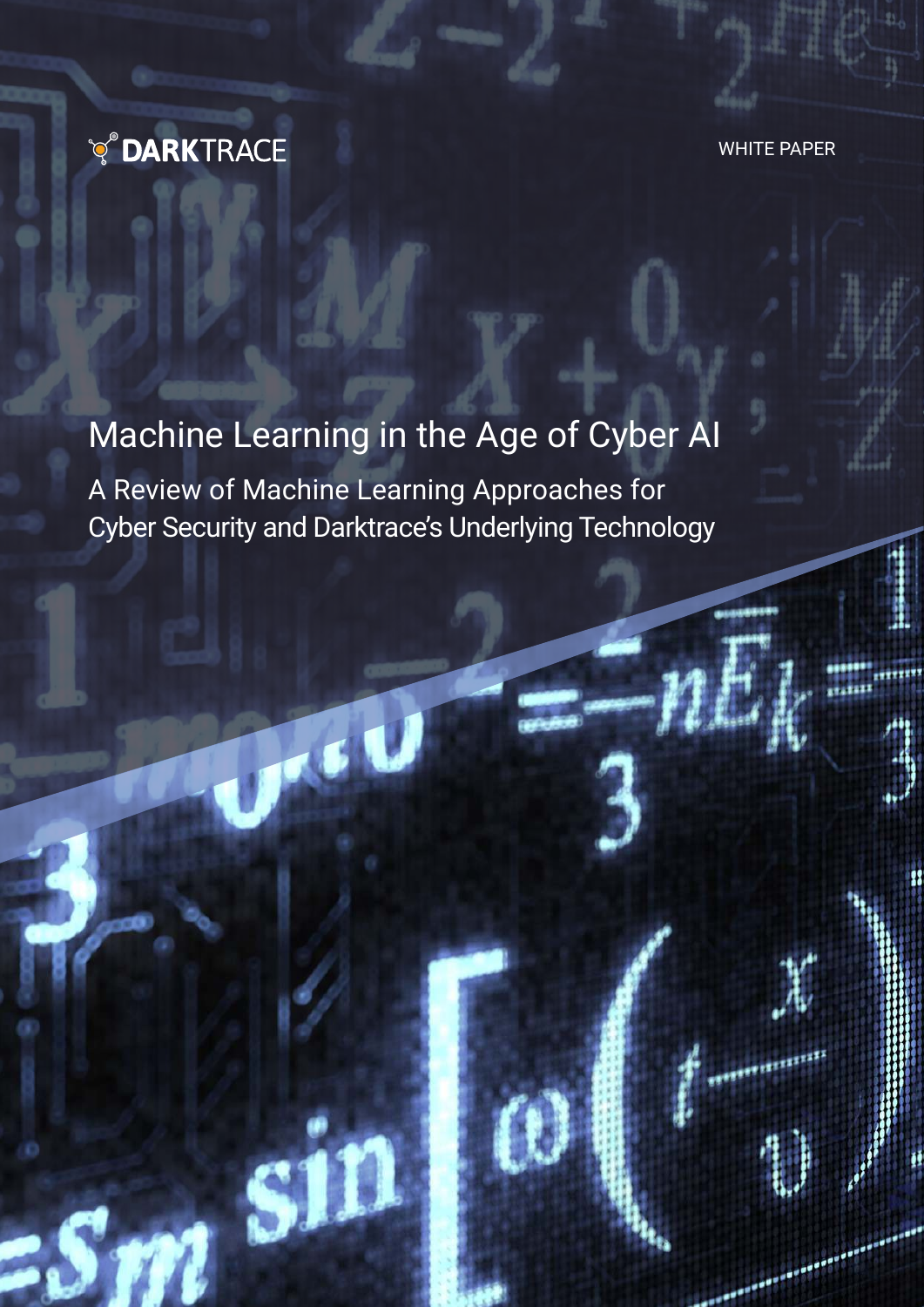### Overview: A New Age of Cyber AI

A new era in cyber security has begun. In today's complex digital environments, machines are fighting machines, and advanced attackers and criminal groups are contriving sophisticated new ways to perpetrate their missions. The corporate network has become a battlefield, where the stakes are control of digital assets and, ultimately, the ability of the organization to function.

The danger today is not just the classic scenarios of data theft, or a hacked website, but the silent threat lurking beneath the surface. These attackers are quiet, creeping in unannounced, and surreptitiously changing data at will, or installing kill switches ready to be activated. Using custom code, only crossing the perimeter boundary once and never sending information outside, such threats are almost impossible to find.

Against this new reality, legacy security systems are failing, and many face extinction. This is because the traditional approach to cyber security relies on being able to define the threat in advance. Rigidly programmed to only detect known threats, this approach is no longer viable. From novel and fast-spreading attacks to insiders gone rogue, from hacked IoT devices to compromised supply chains, the threat landscape evolves in unpredictable ways and a new approach to cyber defense is urgently required.

"Darktrace's AI technology for cyber defense is a game changer - it allows us to remain resilient in the face of a rapidly evolving threat landscape."

**Raspberry Pi**

"We no longer live in an era where cyber-attacks are limited to the desktop or server. Darktrace's machine learning fights the battle before it has begun."

**City of Las Vegas**

Under this new paradigm, AI technology can identify and neutralize previously unseen cyber-threats. While machine learning has the power to transform cyber defense, the challenge of getting it to work at scale, in a variety of dynamic data environments, while detecting genuine threats in real time, without human intervention, is not trivial.

With the first AI for cyber defense proven to work across diverse digital enterprises, Darktrace is the world leader in detecting and autonomously responding to cyber-threats that legacy systems miss. Powered by machine learning and AI algorithms, Darktrace's 'immune system' technology is used by thousands of organizations worldwide.

This white paper explains Darktrace's approach to machine learning and shines a light on the unique interplay between unsupervised machine learning, supervised machine learning, and deep learning behind the world's leading cyber AI technology.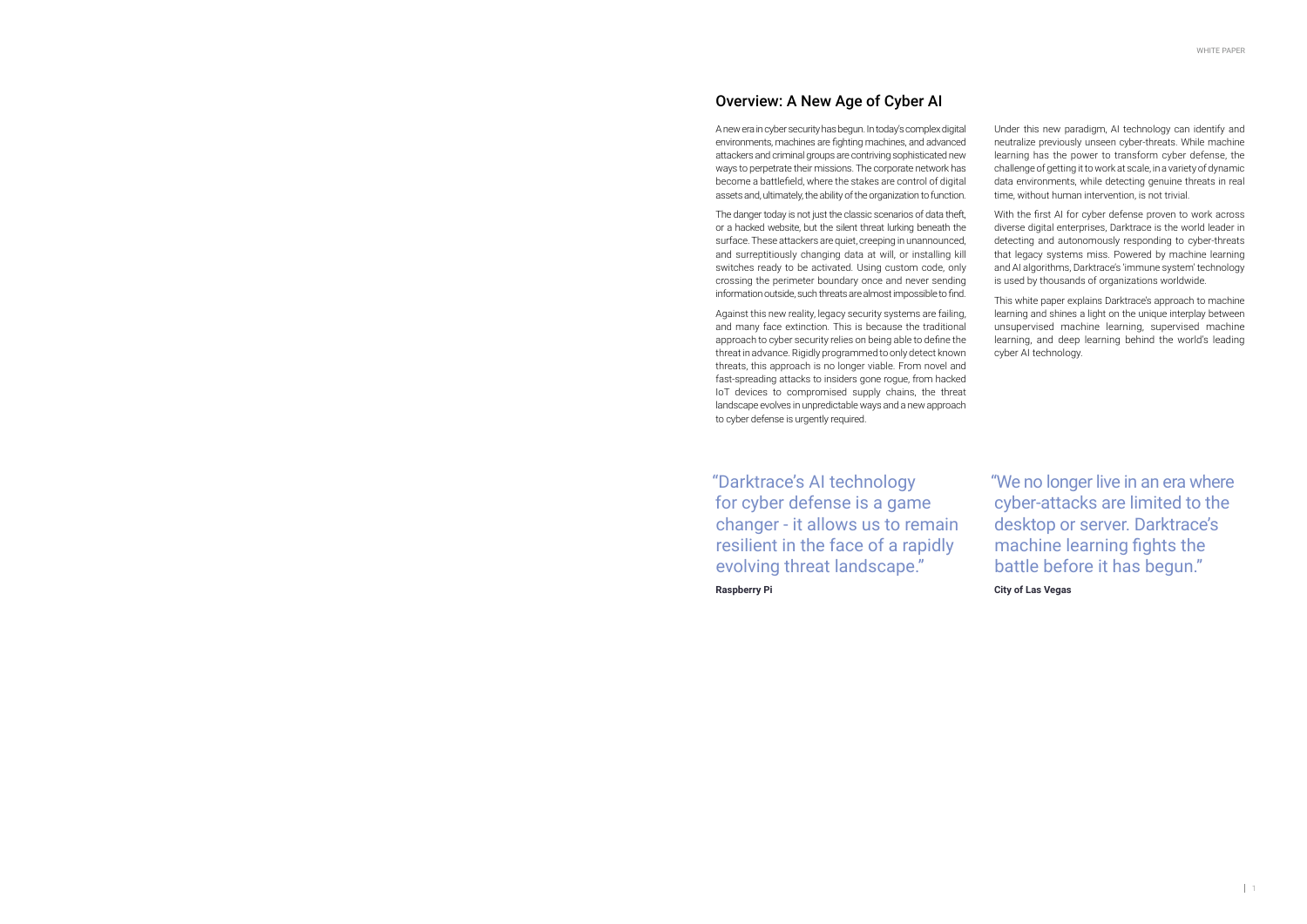### Machine Learning to Date

#### Supervised machine learning

The proliferation of data in the modern world means that it is not just unproductive, but impossible for humans to sift through the vast amount of information generated each minute within a typical enterprise network.

Machine learning is difficult to develop and deliver, as it requires complex algorithms and an overarching framework to interpret the results produced. When applied correctly, these approaches can facilitate machines to make logical, probability-based decisions, augmenting the capabilities of human teams and uncovering previously unimaginable insights.

The most widely-applied type of machine learning is supervised machine learning, which is used in a number of commercial and industrial fields for the purpose of classification. For example:

- o Payment processing companies can use state-of-the-art machine learning techniques to build models which can identify fraudulent payments in real time.
- Online video services use algorithms to understand the viewing preferences of customers in order to provide tailored recommendations for subscribers.
- Advertising firms are able to use analyses of browsing history to determine advert placement, making targeted decisions that deliver greater success than would otherwise be possible with human marketers alone.
- o Computers in cars produce huge amounts of data which can be distilled to provide engineers with a better understanding of how customers actually use the vehicle, and also assist in the prediction of part failure.
- o In healthcare, data collection processes mean that wellbeing can be closely monitored, problems highlighted earlier and therefore the risk of serious situations developing can be reduced.

Supervised learning works by using previously-classified data, from which the machine learns the classification system. For scenarios where behaviors are well understood and classifications are easy to determine, the output of such systems can be highly accurate. For example, stateof-the-art image classification systems are outperforming humans in some cases. Indeed, what makes supervised machine learning so powerful is its ability to learn to deal with the errors and noise of the real world, through a statistical approach.

Thus, supervised machine learning systems are best equipped to give you an explicit answer based on prior knowledge. For example, we can feed a system with lots of examples of known ransomware and it will learn the common indicators of that malware and be able to detect similar attacks in future.

Similarly, if you want to be able to distinguish 'cats' from 'dogs' within a series of images, supervised machine learning is immensely effective, because society has a lot of existing pictures of known cats and dogs that can be fed in to train the system, and new types of cats and dogs do not often emerge in the world.

- **O** Perimeter controls are dependent on signatures, rules and heuristics – if they miss an attack at the point of entry, they have failed and cannot take further action.
- Endpoint security depends on signatures and detecting attacks that have been previously identified, and are incapable of meeting the challenges of unseen threats.
- o Sandboxes are sidestepped by modern attacks, which recognize when they are in a fake space and delay the execution of malicious activity.
- **o** Log tools and SIEM databases require inordinate manual effort to ensure data is consistently collected across the entire organization and matched against the security team's predictions of threats. As well as this being resource intensive, it relies on the security team imagining everything that might possibly go wrong without overwhelming analysts with alarms.
- So-called 'behavioral analytics' cannot detect new threats as they emerge – they rely on the rules-based paradigm of configuring how certain job titles or devices 'should' behave and then looking for deviations. This approach fails to scale to the complexity of modern businesses.

- o They need to know about all previous attacks.
- o They need to perfectly understand your business and business-specific rules.
- o They need a perfect way of sharing high quality information about new attacks.
- o They need to guess what all future attacks and software weaknesses look like.
- o They need to be able to turn all the above insights into rules or signatures that work.

However, overfitting is a common problem in supervised machine learning, where model parameters are too finely tuned to the training data. Instead of learning the essence of a category, the machine learns a particular example – for example, it may learn to recognize a German Shepherd, but fail to understand 'dogs' as a category, and the features that make that German Shepherd pertain to the group.

# The Legacy Approach

Today's cyber-threats are increasingly advanced. Some are automated and fast, others slow and stealthy. Meanwhile, networks have become more and more complex.

With an ever-growing number of connections, internally and externally, it has become increasingly difficult to track all network activity, and to set parameters and signatures that will provide anything but the most basic level of protection. The perimeters of networks have essentially become redundant, while cyber-threats are evolving in unpredictable ways.

According to the traditional paradigm, firewalls, endpoint security methods and other tools such as SIEMs and sandboxes are deployed to enforce specific policies, and provide protection against recognized threats.

While these tools have a part to play in an organization's overall defense posture, they are insufficient in the new age of rapidly evolving cyber-threats. Some have become defunct as networks grow and advanced threats can increasingly bypass these controls with relative ease.

### The Limitations of the Legacy Approach

Ultimately, legacy systems have been outpaced by modern business complexity and attacker innovation, suffering from fundamental constraints:

Most significantly, legacy tools require victims before they can provide solutions. The age of unpredictable, fast-moving attacks has rendered this approach deficient.

#### 'Behavioral analytics'

Behavioral analytics is a technique that relies on correlation. For example, if an external port scan is followed by a series of failed login attempts on an external system, a correlation engine may decide that such activity looks suspicious.

The critical problem is that large systems always have some degree of correlation. Furthermore, correlation between two variables does not imply causality. If your system does not understand that, false correlations are inevitably produced.

#### Deep Learning

Deep learning is a popular subset of supervised learning that uses many layers of inter-connected mathematical processes to create non-linear decision-making engines. Deep learning tends to substantially outperform other supervised approaches because it is able to handle far more complex representations or beliefs about the world without humans having to tell the system what the data is made up of.

This powerful representation comes at a cost though, as deep learning requires computing power of a different order of magnitude to be able to train the mathematical engines.

Deep learning is expected to increasingly replace traditional algorithmic approaches across all of computing where sufficient input data, examples of the expected output, and an automated way to measure whether the algorithm is successful, are available.

# "Traditional tools that are programmed to spot known threats are no longer sufficient."

**Heritage Education Fund**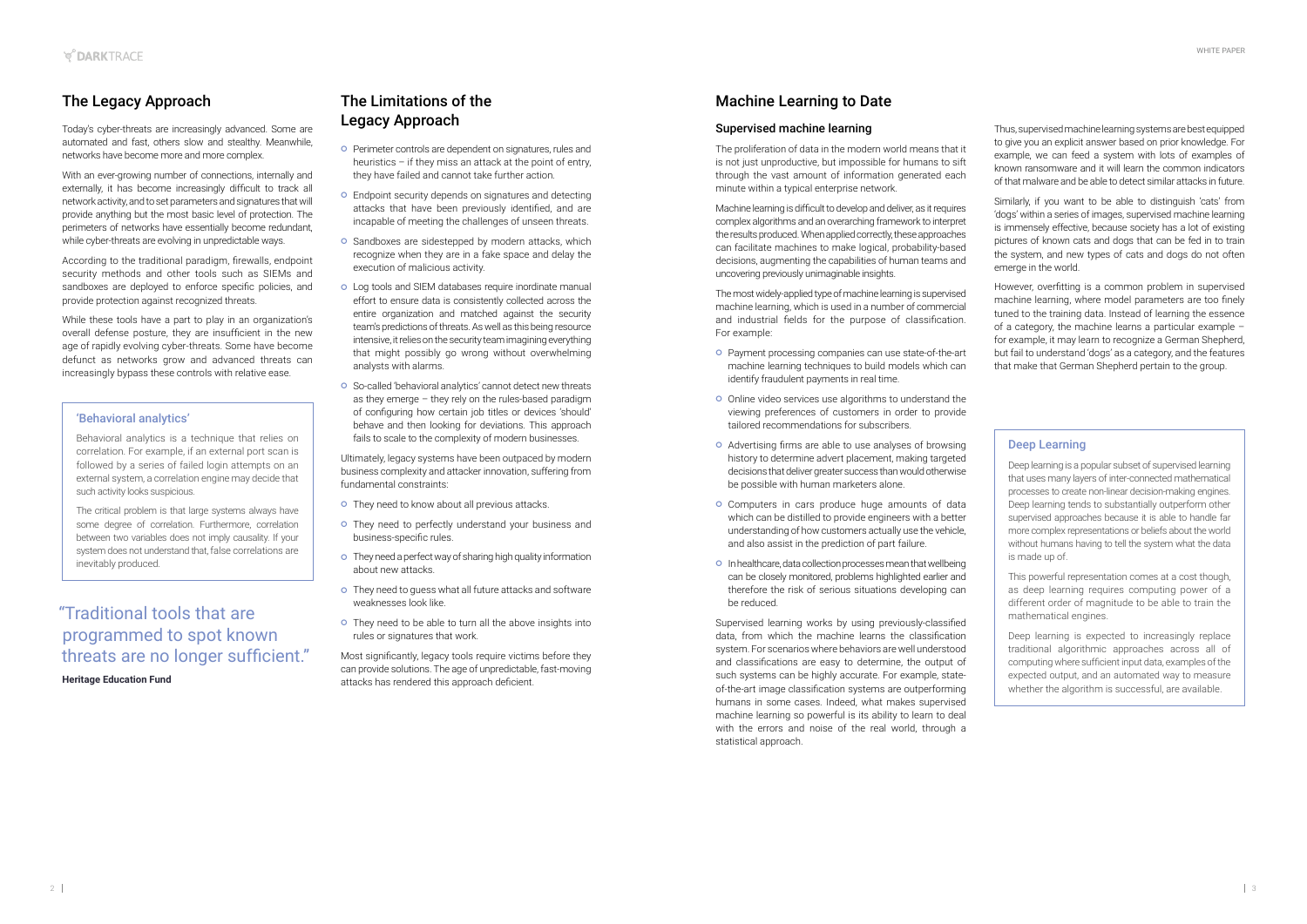

#### Darktrace's unique combination of machine learning approaches

While supervised machine learning can be powerful, Darktrace was founded with the vision to build the first self-learning cyber defense platform. Using unsupervised machine learning instead allowed the system to uncover rare and previously-unseen threats, which did not rely on inherently imperfect training data sets. Data relating to historical attacks does not necessarily protect against future ones.

Having built the world's leading machine learning system for cyber security, which is based on this unique approach, Darktrace also uses deep learning techniques to supplement its AI engine with the specialized domain expertise of Darktrace's world-class cyber analysts.

Deployed extensively in thousands of real-world network environments, these new techniques are increasingly powerful, feeding our neural networks and allowing the power of unsupervised machine learning to be further augmented.

### Unsupervised Machine Learning

Darktrace's unsupervised machine learning is critical because, unlike supervised approaches, it does not require labeled training data. Instead it is able to identify key patterns and trends in the data, without the need for human input. Unsupervised learning can therefore take computer processing beyond what programmers already know or can imagine, and discover previously unknown relationships.

Darktrace uses unique unsupervised machine learning algorithms to analyze network data at scale, and make billions of probability-based calculations based on the evidence that it sees. Instead of relying on knowledge of past threats, it independently classifies data and detects compelling patterns. From this, it forms an understanding of 'normal' behaviors across the network, pertaining to devices, users, or groups of either entity, and detects deviations from this evolving 'pattern of life' that may point to a developing threat.

#### Core principles of Darktrace's machine learning

- o It learns what is normal within a network 'on the job' – it does not depend upon knowledge of previous attacks.
- o It thrives on the scale, complexity and diversity of modern businesses, where every device and person is unique.
- $\circ$  It turns the innovation of attackers against them any unusual activity is visible.
- o It constantly revises assumptions about behavior, using probabilistic mathematics.
- o It is always up to date and not reliant on human input.
- o Malicious behaviors that deviate sufficiently from those seen before will fail to be classified as such, hence will pass undetected.
- A large amount of human input is needed to label the training data.
- Any mislabeled data or human bias introduced can seriously compromise the ability of the system to correctly classify new activities.

The impact of Darktrace's unsupervised machine learning on cyber security is transformative. Its cyber AI technology has quickly proved itself capable of seeing hitherto undiscovered cyber events, from a variety of threat sources, which would otherwise have gone unnoticed. These include:

- o Insider threat malicious or accidental.
- Zero-day attacks previously unseen, novel exploits.
- Latent vulnerabilities dormant vulnerabilities that are undiscovered, often due to the lack of network visibility.
- Machine-speed attacks ransomware and other automated attackers that propagate and/or mutate very quickly and are virtually impossible to stop and neutralize using human-dependent response mechanisms.
- **O** Silent and stealthy attacks that lurk in networks undetected.

# "With Darktrace, talk about AI in cyber security has turned into action"

# Machine Learning & Cyber Security

Traditional approaches to cyber security are based on identifying activities that resemble previously known attacks – the 'known knowns'. This is usually done with a signaturebased approach, whereby a database of known malicious behaviors is created. New activities are cross-referenced with the database and those that match are flagged as threats.

These solutions sometimes also use methods based on supervised machine learning, which help to classify the output of the signatures. Using this supervised approach, a system is fed a training data set in which each entry has been labeled as belonging to one of a set of distinct classes.

In the information security context, the system is trained using a database of previously seen behaviors, where each behavior is known to be either malicious or benign and is labeled as such.

New activities are then analyzed to see whether they more closely match those in the malicious class, or those in the benign class. Any that are evaluated as being sufficiently likely to be malicious are again flagged as threats.

Systems that rely entirely on supervised machine learning have fundamental weaknesses:

Machine learning has presented a significant opportunity to the cyber security industry. New machine learning methods can vastly improve the accuracy of threat detection and enhance network visibility thanks to the greater amount of computational analysis they can handle. They are also heralding in a new era of autonomous response, where a machine system is sufficiently intelligent to understand how and when to fight back against in-progress threats.

#### Reverend Thomas Bayes

The cutting-edge mathematics at the forefront of Darktrace's machine learning approach are anchored in the seminal work of British mathematician Thomas Bayes (1702–1761). His theory of conditional probability provides a mathematical bridge between objective, developed methods and the subjective world that we populate. An advanced approach to Bayesian theory, developed by mathematicians from the University of Cambridge, provides a filter to ascertain the true meaning of vague and profuse data.

Darktrace's use of Bayesian probability as part of its unsupervised machine learning approach uniquely enables Darktrace's technology to:

- o Discover previously unknown relationships.
- o Independently classify data.
- o Detect compelling patterns that define what might be considered normal behavior.
- **o** Work without prior assumptions when needed.

**Ovum**

"Machine learning can detect things that we can't predict and define. It's like finding a needle in an enormous haystack."

**Steelcase**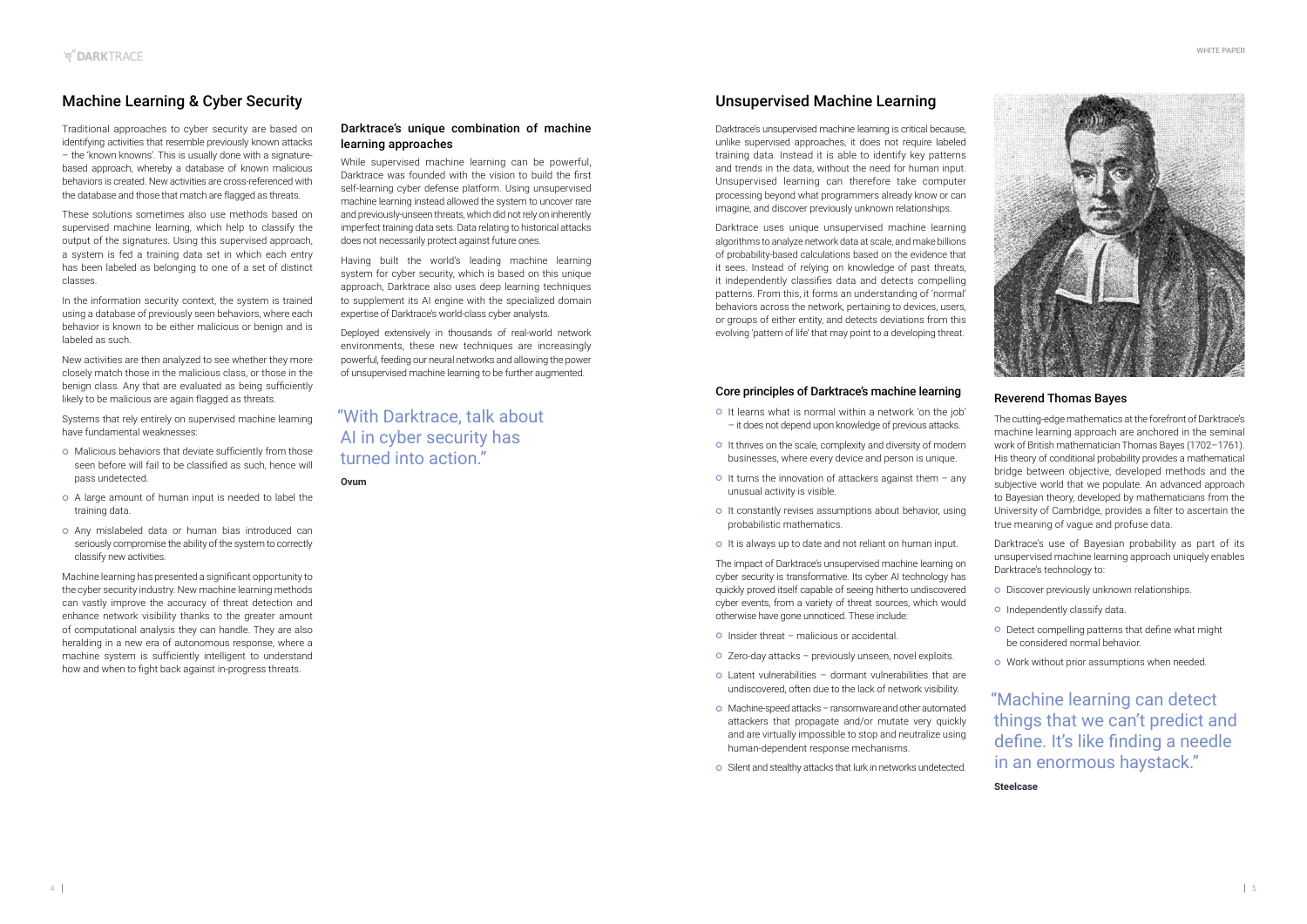#### Clustering devices

In order to model what should be considered as normal for a device, its behavior is analyzed in the context of other similar devices on the network. Darktrace leverages the power of unsupervised machine learning to algorithmically identify significant groupings of devices, a task which is impossible to do manually on even modestly-sized networks.

To create a holistic image of the relationships within the network, Darktrace employs a number of different clustering methods, including matrix-based clustering, density-based clustering, and hierarchical clustering techniques. The resulting clusters are then used to inform the modeling of the normative behaviors of individual devices.

#### Network topology

A network is far more than the sum of its individual parts, with much of its meaning contained in the relationships among its different entities. Darktrace employs many mathematical methods to model the multiple facets of a network's topology, allowing it to track subtle changes in structure that are indicative of threats.

One approach is based on iterative matrix methods that reveal important connectivity structures within the network, in a similar way to advanced page-ranking algorithms. In tandem with these, Darktrace has developed innovative applications of models from the field of statistical physics, which allows the modeling of a network's 'energy landscape' to reveal anomalous substructures that could represent the first symptoms of compromise.

#### Network structure

A further important challenge in modeling the behaviors of a dynamically evolving network is the huge number of potential predictor variables. For the observation of packet traffic and host activity within an enterprise LAN or WAN, where both input and output can contain many inter-related features (protocols, source and destination machines, log changes, and rule triggers etc.), learning a sparse and consistent structured predictive function is crucial.

In this context, Darktrace employs a cutting-edge large-scale computational approach to understand sparse structure in models of network connectivity based on applying L1 regularization techniques (the lasso method). This allows the Enterprise Immune System to discover true associations between different elements of a network which can be cast as efficiently solvable convex optimization problems and yield parsimonious models.

#### Recursive Bayesian Estimation

To combine these multiple analyses of network behavior, generating a single comprehensive picture of the state of the devices that comprise a network, Darktrace leverages the power of Recursive Bayesian Estimation (RBE). Using RBE, Darktrace's mathematical models are able to constantly adapt to new information as it becomes available to the system. Continually recalculating threat levels in the light of new data, the Enterprise Immune System can discern significant patterns in data flows indicative of attacks, where conventional signature-based methods see only chaos.

### Darktrace & Deep Learning

Darktrace also uses deep learning to enhance modeling processes. Deep learning is a subset of machine learning that uses the cascading interactions of layered mathematical processes – known as neural nets – to give intelligent systems a higher degree of insight. Multi-layered neural nets can improve the detection and remediation of certain threats, for example, in the identification of DNS anomalies, which are less effectively tracked by other machine learning methods. Darktrace's deep learning system assigns a score to all DNS data from a device, with the purpose of identifying suspicious activity even faster.

Darktrace also clusters devices into peer groups, based on its own understanding of how those devices behave, and uses supervised learning to uncover sequences of breaches, unusual patterns, or to detect aberrant activity at a higher, more holistic level. For example, the WannaCry ransomware was easily detected by Darktrace as it breaches a number of different 'pattern of life' models. Using supervised learning, Darktrace can replicate the process of a human interpreting various sets of breaches for a device or network over time and so present correlated alerts instead of a multitude.

Supervised learning is also used by Darktrace to understand more about the environment, without a human having to label it. By observing millions of different smartphones, for example, Darktrace gets faster and faster at identifying a new device as a 'smartphone', and even what type of smartphone it is.

Using deep and supervised techniques to complement its core unsupervised machine learning algorithms, Darktrace builds up unique, contextual knowledge about network activity and integrates the insights of our global deployments to improve threat detection.

Finally, Darktrace also uses deep learning techniques to automate repetitive and time-consuming tasks carried out during investigation workflows. By analyzing how seasoned cyber analysts interact with the Threat Visualizer, triage alerts, and leverage third-party sources, Darktrace is able to replicate those expert behaviors and automate certain analyst functions. This allows for increasingly efficient and simplified investigations for analysts of all maturity levels. It also gives security teams the crucial time they need to focus on higher-value strategic work, such as managing risk and focusing on broader improvements to the business.

### Technical Overview

Darktrace's transformative approach to cyber defense relies on probabilistic methods developed by Cambridge mathematicians. Employing multiple unsupervised, supervised, and deep learning techniques in a Bayesian framework, the Enterprise Immune System can integrate a vast number of weak indicators of anomalous behavior to produce a single clear measure of threat probabilities.

For each unique environment, Darktrace generates millions of interrelated mathematical models which are correlated to ensure that only truly anomalous behavior is detected without a profusion of false positives. Unlike rules-based computation, the results that probabilistic mathematics generate cannot simply be categorized as 'yes' or 'no' but instead indicate degrees of certainty, reflecting the ambiguities that inevitably exist in dynamic data environments.

#### Ranking threat

The Enterprise Immune System accounts for ambiguities by distinguishing between the subtly differing levels of evidence that characterize network data. Instead of generating the simple binary outputs 'malicious' or 'benign', Darktrace's mathematical algorithms produce outputs marked with differing degrees of potential threat. This enables users of the system to rank alerts in a rigorous manner, and prioritize those which most urgently require action, while removing the problem of numerous false positives associated with a rule-based approach.

At its core, Darktrace mathematically characterizes what constitutes 'normal' behavior, based on the analysis of a large number of different measures of a device's network behavior, including:

- **o** Server access
- **o** Data volumes
- **o** Timings of events
- **o** Credential use
- **o** Connection type, volume, and directionality
- o Directionality of uploads/downloads
- o File type
- **o** Admin activity
- **O** Resource and information requests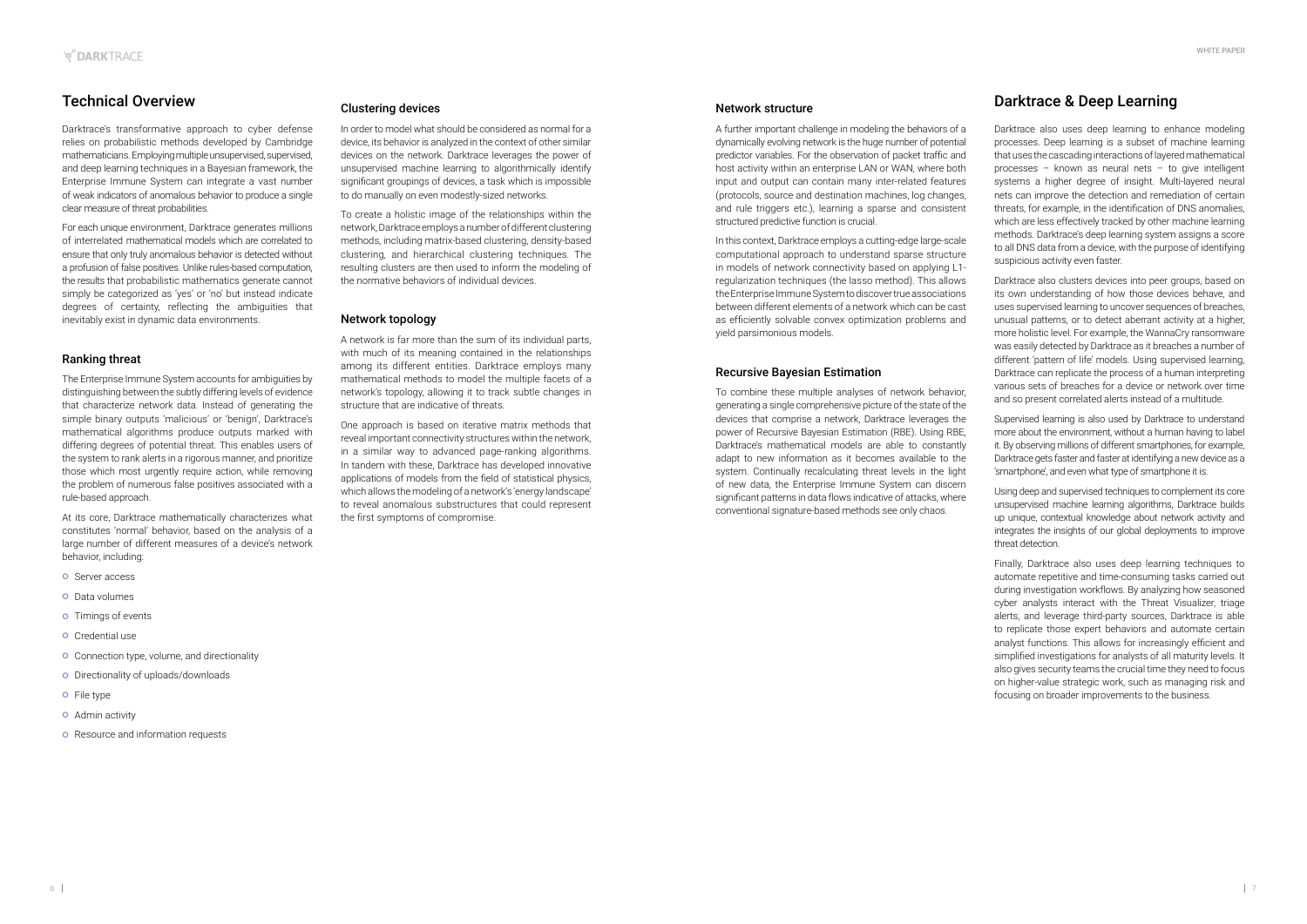### Conclusion

Our generation is witnessing the machine learning revolution. We are seeing shifts in working practices brought about by the replacement of muscle with machine, the automation of repetitive tasks, and now the replacement of low value, thoughtful tasks with machines capable of handling big data and making vast calculations.

As networks have grown in scope and complexity, the opportunities for attackers to exploit the gaps have increased. Walls are no longer enough to protect the corporate network. and rules-based tools cannot keep up with all possible attack vectors. A constantly evolving cyber-attack landscape requires a step up in our detection capability, using machine learning to understand the environment, filter the noise and take action where threats are identified.

Utilizing probabilistic Bayesian mathematics developed by mathematicians from the University of Cambridge, Darktrace is a world leader in machine learning and artificial intelligence. The unique interplay of unsupervised machine learning, supervised machine learning, and deep learning, which powers the Enterprise Immune System has enabled Darktrace to become the world-leading AI company for cyber defense.

Under this new paradigm, we can build organizations their own immune systems that can autonomously catch and fight back against the cyber-threats that others miss, without any human input or bias about what 'bad' looks like.

Darktrace's technology has become a vital tool for security teams attempting to understand the scale of their network, observe levels of activity, and detect areas of potential weakness. These no longer need to be manually sought out, but are flagged by the automated system and ranked in terms of their significance.

Machine learning technology is the fundamental ally in the defense of systems from the hackers and insider threats of today, and in formulating response to unknown methods of cyber-attack. It is a momentous step change in cyber security.

# Autonomous Response with Darktrace Antigena

Because Darktrace's machine learning is capable of understanding, at a granular level, the 'pattern of life', and therefore detecting specific deviations from normal activity, it is also uniquely capable of generating an appropriate autonomous response to an in-progress attack.

Empowering the machine to fight back autonomously for the first time, Darktrace Antigena works like antibodies within the immune system, neutralizing a threat by enforcing the known 'pattern of life' of a device or user.

Thanks to Darktrace's core unsupervised machine learning, this solution can also learn from itself, as well as learning passively from the data that it observes. For example, when Darktrace Antigena generates an autonomous response action, a feedback reinforcement loop is triggered. The resulting behaviors on the network are analyzed in turn to facilitate diagnosis and inform any further actions. Unlike guided reinforcement learning, this process is driven autonomously by the machine itself rather than a human operator.

Critically, Darktrace Antigena is built on unsupervised machine learning proven to detect only the most abnormal cyber events to a degree of accuracy that enables it to take precise action in response. Machine learning used in this way does not replace the human's function, but ultimately serves to enhance it. Antigena acts faster than a human, buying the operator precious time to catch up and take further measures if necessary.

"Darktrace has completely changed our approach to cyber security. Autonomous response allows my team to spend its time and effort where it is really needed." **Campari**